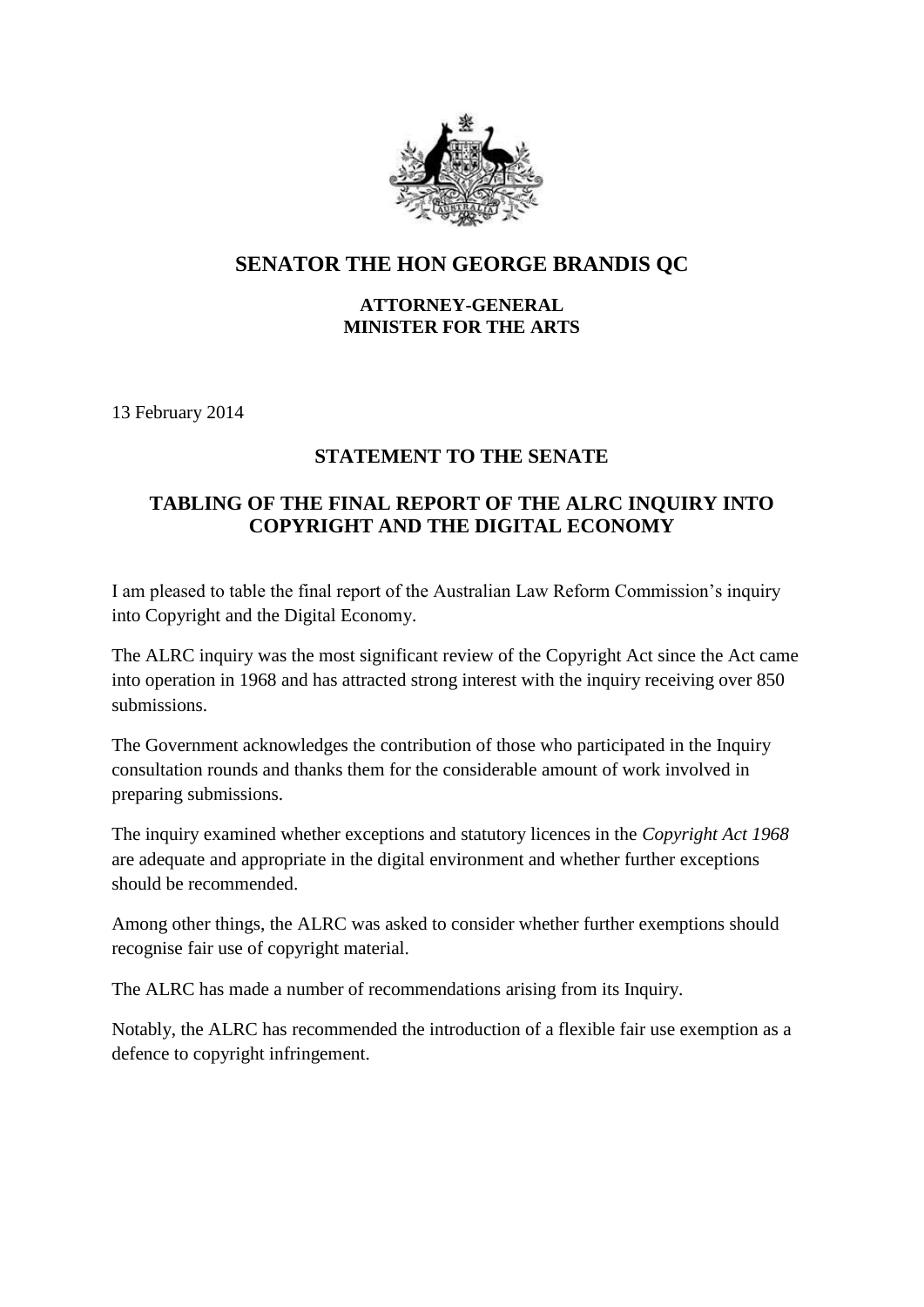The ALRC has also recommended:

- Retaining and reforming some existing specific exemptions, and introducing certain new specific exemptions;
- Amending the Copyright Act to clarify the statutory licensing scheme;
- Limiting the remedies available for copyright infringement to encourage the use of 'orphan works';
- Reforming broadcasting exemptions; and
- Amending the Copyright Act to limit contracting out terms.

These recommendations will no doubt be controversial and the Government will give them very careful consideration. We are particularly concerned to ensure that no prejudice is caused to the interests of rights holders and creators, whether the proposed fair use exception offers genuine advantages over the existing fair dealing provisions and that any changes maintain and, where possible, increase incentives to Australia's creative content producers.

Australia's creative industries are not just a vital part of our culture, they are also a thriving sector of our economy.

The Australian screen production industry, for instance, contributes \$752 million and directly employs 13,000 people in full-time work.

Our music industry contributes \$1.2billion to our economy and directly employs 15,000 people in full-time work.

But those who create the great Australian films, the great Australian television dramas, the great Australian albums, depend upon robust intellectual property laws to protect their creative endeavours. Just like any other workers in our economy, they are entitled to the fruit of their efforts.

Without strong, robust copyright laws, they are at risk of being cheated of the fair compensation for their creativity, which is their due.

As I know from my many discussions with members of the industry, they are looking to the Government to ensure that their interests are protected, and this, the Government will do.

I want to reaffirm the Government's commitment to content industries. Not only do they contribute to our economy – they build a culture of innovation and artistic endeavour in Australia.

It is the Government's strong view that the fundamental principles of intellectual property law that protect the rights of content creators have not changed, merely because of the emergence of new media and platforms.